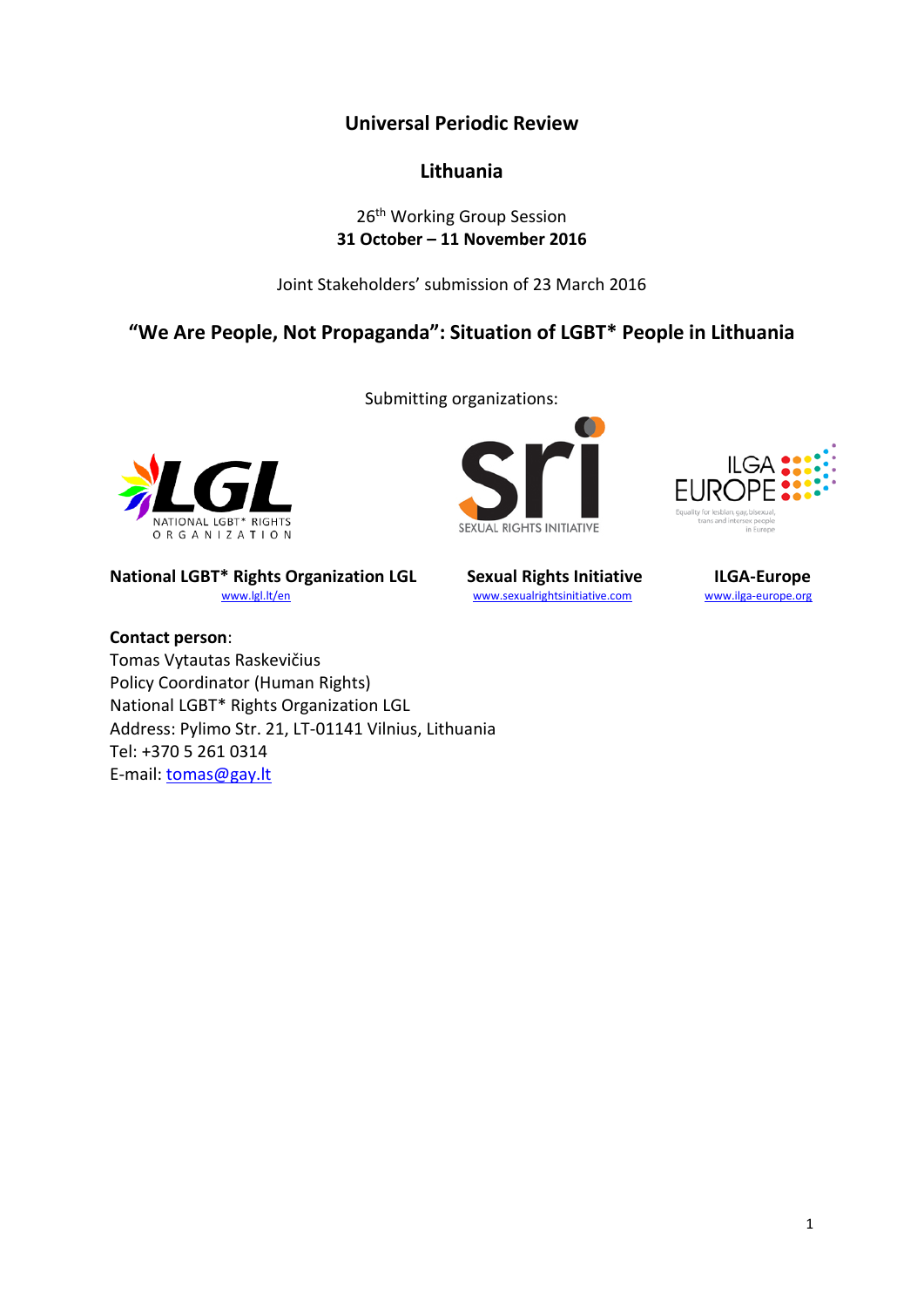#### **KEY WORDS**

LGBT\*, sexual orientation, gender identity, censorship, freedom of expression, homophobic and/or transphobic legislative initiatives, hate speech, hate crimes, legal remedy, legal gender recognition, gender reassignment treatment.

### **EXECUTIVE SUMMARY**

1. This submission, developed by the civil society organizations National LGBT\* Rights Organization LGL, Sexual Rights Initiative and ILGA-Europe, outlines the main challenges in ensuring the fundamental rights and freedoms for LGBT\* people in Lithuania. In the period between 2012 and 2016 the Lithuanian authorities did not seek to comprehensively address the instances of social, legal and institutional discrimination on the grounds of sexual orientation and/or gender identity. On the contrary, certain aspects clearly indicate that the respect for the human rights of LGBT\* people in Lithuania is deteriorating. First of all, the *Law on the Protection of Minors against the Detrimental Effect of Public Information* has been applied on three different occasions with the view of censoring LGBT\* related public information. The Lithuanian authorities claim that this discriminatory interference with the right to freedom of expression is necessary to protect the "emotional, spiritual, psychological development and health of the minors", thus creating a chilling effect on talking publicly about LGBT\* issues in Lithuanian society. Secondly, in the period between 2012 and 2016 the Lithuanian Parliament has considered seven openly homophobic and/or transphobic legislative initiatives, effectively seeking to limit the rights and freedoms of LGBT<sup>\*</sup> people. The vivid public debate around these legislative proposals has negatively impacted the social climate for LGBT\* people in Lithuania, because it seemed as if fundamental rights and freedoms of LGBT\* people could be simply revoked on a whim of political opportunism or discriminatory animus. Thirdly, the Lithuanian authorities have systematically failed in investigating reported instances of hate speech and hate crimes on grounds of sexual orientation and/or gender identity. In some cases the law enforcement officials simply refused to start pre-trial investigations, thus leaving the members of the local LGBT<sup>\*</sup> community without any possibility of legal redress. Finally, Lithuania remains one of a few European jurisdictions without any procedures of legal gender recognition and gender reassignment treatment. As gender identity is not covered by Lithuanian anti-discrimination and hate crime legislation, trans people remain disproportionally affected by instances of discrimination, harassment and violence.

#### **A. Progress and gaps in the implementation of recommendation from 1st cycle of UPR**

2. Within the first UPR cycle in 2011, the Lithuanian Government received 119 recommendations in total, while 15 of these recommendations directly focused on LGBT\* issues.<sup>[1](#page-1-0)</sup> The Lithuanian Government supported 10 of these recommendations, while the remaining 5 were postponed for further deliberations on the national level. Lithuania

<span id="page-1-0"></span> $1$  UN Human Rights Council, "Report of the Working Group on the Universal periodic Review. Lithuania", 19<sup>th</sup> Session, No. A/HRC/19/15, 19 December 2011, [https://documents-dds-ny.un.org/doc/UNDOC/GEN/G11/174/85/PDF/G1117485.pdf?OpenElement.](https://documents-dds-ny.un.org/doc/UNDOC/GEN/G11/174/85/PDF/G1117485.pdf?OpenElement)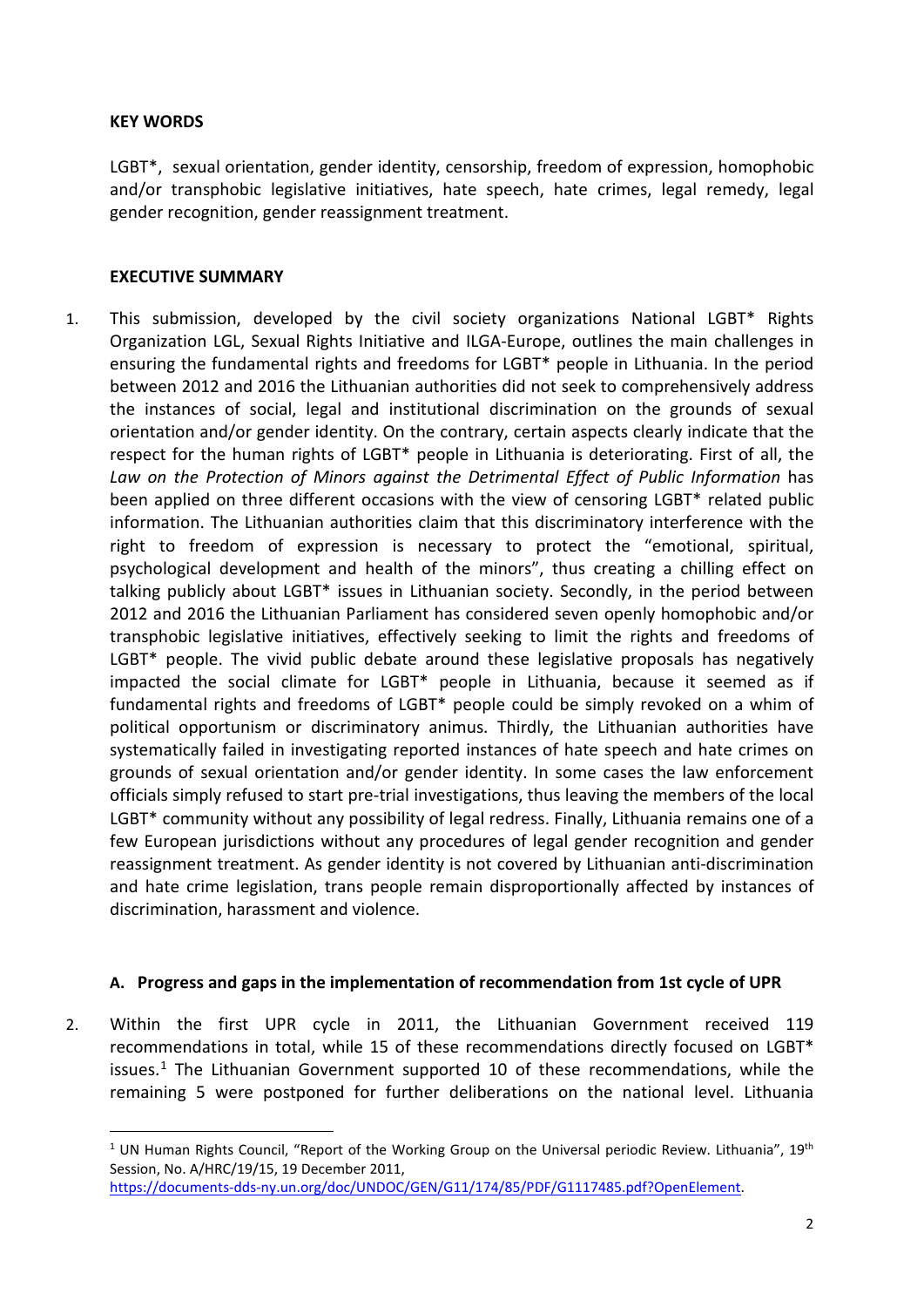supported the suggestions of refraining from legislative initiatives which may criminalize homosexual relations (Rec. Nos. 88.4 and 88.5), ensuring the right to freedom of expression and the right to freedom of assembly for the local LGBT\* community (Rec. Nos. 88.4, 88.26, 88.33 and 88.34) and combating hate crimes on grounds of sexual orientation and gender identity (Rec. No. 88.31). Alongside the implementation of targeted awareness raising campaigns (Rec. No. 88.23), the Lithuanian Government has also committed itself to exploring further measures with the view of counteracting LGBT\* related discrimination (Rec. Nos. 88.24, 88.25 and 88.27). The recommendations, which, according to the Lithuanian Government, required further deliberation at the national level, referred to the discriminatory application of the *Law on the Protection of Minors against the Detrimental Effect of Public Information*[2](#page-2-0) with the view of censoring LGBT\* related public information (Rec. Nos. 90.10 and 90.11), the necessity of legally acknowledging family diversity (Rec. No. 90.12) and the elimination of discriminatory application of any legal provisions on grounds of sexual orientation and/or gender identity (Rec. Nos. 90.12 and 90.15).

- 3. On 14 May 2012 the Ministry of Justice formulated its position on the recommendations that required further deliberation at the national level.<sup>[3](#page-2-1)</sup> According to the Ministry of Justice, "Lithuania has already implemented the Recommendations Nos. 90.10 and 90.11 to review the *Law on the Protection of Minors against the Detrimental Effect of Public Information* […]. There are no provisions within this law allowing discriminating against individuals on grounds of their sexual orientation." Regarding Recommendation No. 90.12, the Ministry of Justice indicated that "Lithuania cannot provide the final response […] regarding the acknowledgement of family diversity, because there is an ongoing discussion in the political and legal spheres regarding the concept of family […]. It is not foreseen to equalize the rights of different-sex and same-sex couples." Finally, the Ministry of Justice claimed that "Lithuania has already implemented the Recommendations Nos. 90.13 and 90.15 regarding the protection of the rights of sexual minorities and abolition of legal provisions discriminating against people on grounds of their sexual orientation and gender identity."
- 4. On 29 February 2012 the Lithuanian Government mandated the Ministry of Justice, the Ministry of Social Security and Labor, the Ministry of Interior and the Ministry of Education and Science to execute those UPR recommendations which enjoyed the support of the Lithuanian Government. In the period between 2013 and 2016 once a year the Ministry of Justice organized meetings of coordination with the view of discussing the general issues pertaining to the process of implementing the UPR recommendations. These meetings took place on 19 April 2013, 12 June 2014, 8 June 2015 and 25 February 2016. The association LGL was invited to participate in all of the above outlined meetings and used the opportunity to draw the Ministry of Justice's attention to the lack of commitment by the public authorities in implementing the UPR recommendations pertaining to human rights of LGBT\* persons. Approximately 17 stakeholders (i.e. various NGOs and public institutions) were invited to participate in these meetings, thus rendering it extremely difficult to comprehensively address any substantive issues pertaining to effective implementation of the UPR

<span id="page-2-0"></span><sup>&</sup>lt;sup>2</sup> "Article 4.2. The following public information shall be attributed to information which has a detrimental effect on minors: […] 16) which expresses contempt for family values, encourages the concept of entry into a marriage and creation of a family other than stipulated in the Constitution of the Republic of Lithuania and the Civil Code of the Republic of Lithuania", Law on the Protection of Minors Against the Detrimental Effect of Public Information of the Republic of Lithuania, No. IX-1067, 21 October 2011,

<span id="page-2-1"></span>

http://www3.lrs.lt/pls/inter3/dokpaieska.showdoc 1?p\_id=410974.<br><sup>3</sup> LR Teisingumo Ministerija, "Dėl Ministro pirmininko pavedimo vykdymo", No. (1.13.)7R-3615, 14 May 2012.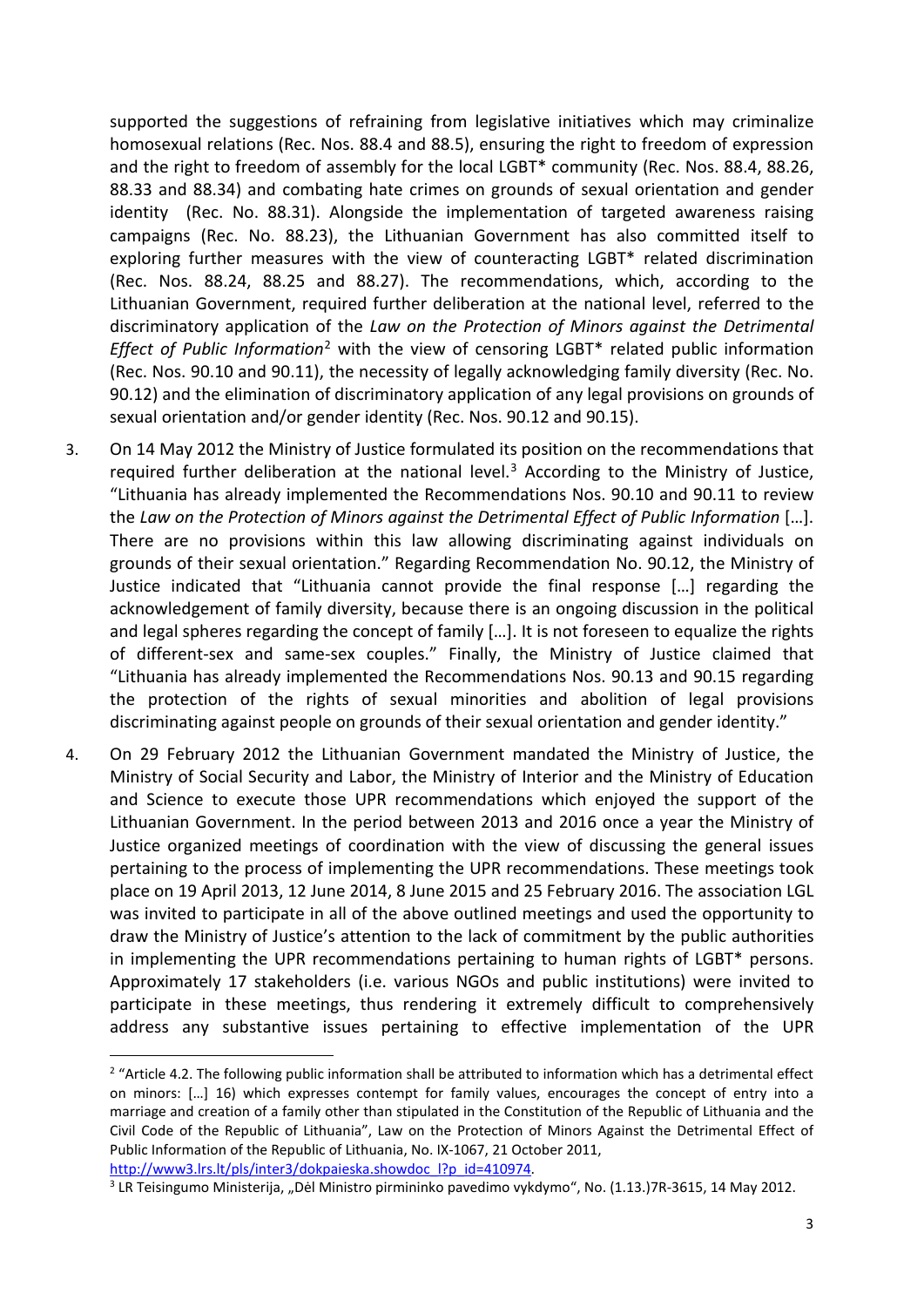recommendations in a two-hour meeting organized once a year. In 2013 the Ministry of Justice encouraged other public institutions to organize separate meetings with the relevant stakeholders with the view of ensuring effective implementation of the UPR recommendations. In the period between 2013 and 2016 no additional meetings were organized with the view of discussing the LGBT\* related UPR recommendations. Therefore the process of implementing the UPR recommendations on the national level could be described as highly formalistic, i.e. seeking to showcase the process of coordination, but not delivering any concreate measures, strategies or solutions.

## **B. Background**

- 5. The general prohibition of discrimination on the ground of sexual orientation in the Lithuanian legal system is established by the *Law on Equal Opportunities*, [4](#page-3-0) which transposes the Employment Equality Framework Directive 2000/78/EC. The scope of the national equality legislation is much wider than mandated by the EU Directive, i.e. discrimination on the ground of sexual orientation is prohibited not only in the sphere of employment and occupation but also in the spheres of provision of goods and services, education and in the course of actions by all public authorities. The prohibition of discrimination on the ground of sexual orientation is also established in the *Labor Code*[5](#page-3-1) (Article 2.1.4 and Article 129.3.4), the *Law on the Protection of Minors against the Detrimental Effect of Public Information*[6](#page-3-2) (Article 4.2.12) and the *Law on Provision of Information to the Public*[7](#page-3-3) (Article 19.1.3). Article 170 of the *Criminal Code*[8](#page-3-4) prohibits incitement to hatred based on sexual orientation (i.e. prohibition of hate speech), while Article 60.12.1 qualifies acts committed in order to express hatred on the ground of sexual orientation as an aggravating circumstance within the framework of criminal proceedings (i.e. prohibition of hate crimes).
- 6. Despite the fact that Lithuanian legislation, in theory, provides for quite extensive legal guarantees against discrimination on the ground of sexual orientation, its implementation in practice is, at best, described as ineffective. Instances of discrimination on the ground of sexual orientation remain highly underreported. The Office of the Equal Opportunities Ombudsperson, i.e. the public body responsible for the implementation of the Law on Equal Opportunities, received four complaints regarding alleged instances of discrimination on the ground of sexual orientation in 2009, three in 2010, four in 2011, two in 2012, none in 2013 and four in 2014.<sup>[9](#page-3-5)</sup> Taking into account the widespread phenomenon of discrimination on the ground of sexual orientation indicated by international surveys and opinion polls (see

<span id="page-3-0"></span> <sup>4</sup> Law on Equal Opportunities of the Republic of Lithuania, No. IX-1826, 18 November 2003,

http://www3.lrs.lt/pls/inter3/dokpaieska.showdoc\_l?p\_id=454179.<br><sup>5</sup> Labor Code of the Republic of Lithuania, No. IX-926. 4 June 2002,

<span id="page-3-1"></span>

<span id="page-3-2"></span>http://www3.lrs.lt/pls/inter3/dokpaieska.showdoc<sup>1</sup>?p\_id=494159.<br><sup>6</sup> Supra 2. *7* Law on the Provision of Information to the Public of the Republic of Lithuania, No. I-1418, 6 November 2012,

<span id="page-3-3"></span>http://www3.lrs.lt/pls/inter3/dokpaieska.showdoc\_l?p\_id=458157.<br><sup>8</sup> Criminal Code of the Republic of Lithuania, No. VIII-1968, 11 February 2010,

<span id="page-3-4"></span>

<span id="page-3-5"></span>

http://www3.lrs.lt/pls/inter3/dokpaieska.showdoc 1?p\_id=366707.<br><sup>9</sup> The Annual Report of the Office of the Equal Opportunities Ombudsperson, Vilnius, 2014, viewed on 15 November 2015,

[http://www.lygybe.lt/download/482/lygi%C5%B3%20galimybi%C5%B3%20kontrolieriaus%20tarnybos%202014](http://www.lygybe.lt/download/482/lygi%C5%B3%20galimybi%C5%B3%20kontrolieriaus%20tarnybos%202014%20m.%20ataskaita.pdf) [%20m.%20ataskaita.pdf,](http://www.lygybe.lt/download/482/lygi%C5%B3%20galimybi%C5%B3%20kontrolieriaus%20tarnybos%202014%20m.%20ataskaita.pdf) p. 94.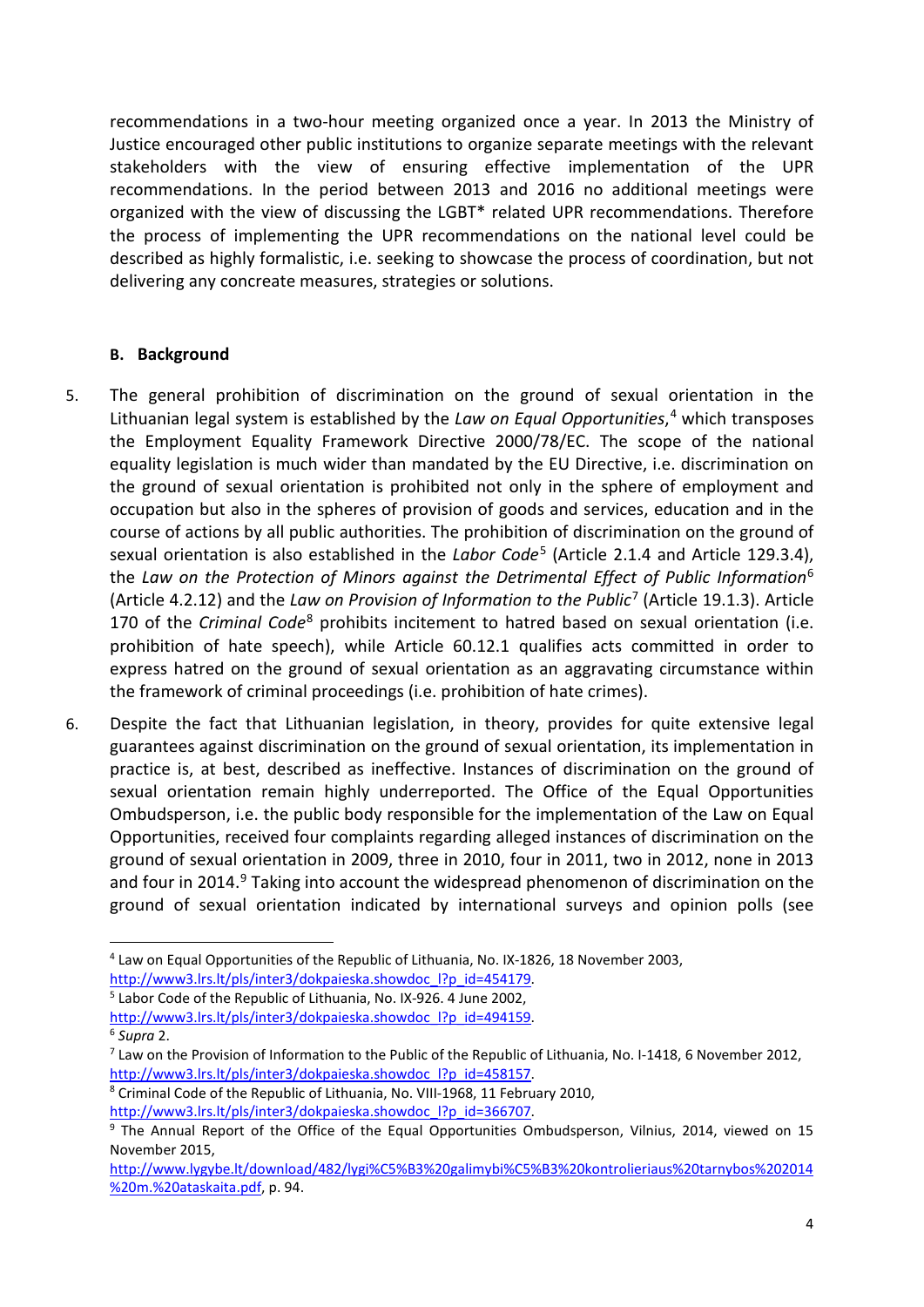paragraph 7), it can be concluded that the national equality body is not perceived as an effective remedy with the view of addressing experienced injustices.

7. Despite the fact that there are no national surveys on the situation of LGBT\* people in Lithuania, various international surveys and opinion polls indicate that Lithuania remains one of the most socially hostile societies against LGBT\* people in the European Union (EU). According to the LGBT\* Survey by the EU Agency for Fundamental Rights (FRA), 61 % of the Lithuanian respondents experienced discrimination or harassment in the last twelve months on grounds of their actual or perceived sexual orientation.<sup>[10](#page-4-0)</sup> In addition to this, 27 % of the Lithuanian respondents felt discriminated against in the last twelve months when looking for a job and/or at work.<sup>[11](#page-4-1)</sup> These negative patterns correlate with attitudes of members of the general public. According to the *Special Eurobarometer 437* survey, 44 % of the Lithuanian respondents would feel totally uncomfortable working with an LGB person, while this number increases to 49 % regarding a trans colleague.<sup>[12](#page-4-2)</sup> Furthermore, 79 % of the Lithuanian respondents would feel totally uncomfortable if their children were in a love relationship with a person of the same sex and 82 % would feel totally uncomfortable if their children dated a trans person.<sup>[13](#page-4-3)</sup> It can be concluded that the social acceptance of LGBT $*$  persons in Lithuania remains to be very low, thus subjecting them to instances of discrimination, harassment and violence.

# **C. Right to freedom of expression [Art. 19 UDHR, Art.19. ICCPR, Art. 10 European Convention on Human Rights (ECHR) Yogyakarta Principle 19]**

# *Discriminatory application of the Law on the Protection of Minors against the Detrimental Effect of Public Information*

8. Article 4.2.16 of the *Law on the Protection of Minors against the Detriment Effect of Public Information* stipulates that "public information shall be attributed to information which has a detrimental effect on minors […] which expresses contempt for family values, encourages the concept of entry into a marriage and creation of a family other than stipulated in the *Constitution of the Republic of Lithuania* and the *Civil Code of the Republic of Lithuania*".[14](#page-4-4) Concerns regarding the potentially discriminatory application of this legal provision with the view of disproportionately limiting the right to freedom of expression of LGBT\* persons were raised not only in the first UPR cycle in 2011 (i.e. Rec. Nos. 90.10 and 90.11) but also in the course of reviewing the third periodic report under the ICCPR in 2012.<sup>[15](#page-4-5)</sup> In the period

<span id="page-4-0"></span> <sup>10</sup> EU Agency for Fundamental Rights, *European Union lesbian, gay, bisexual and transgender survey. Results at a glance*, Vienna, 2013, [http://fra.europa.eu/sites/default/files/eu-lgbt-survey-results-at-a-glance\\_en.pdf,](http://fra.europa.eu/sites/default/files/eu-lgbt-survey-results-at-a-glance_en.pdf) p. 15.

<span id="page-4-1"></span><sup>11</sup> *Ibid*., p. 16.

<span id="page-4-2"></span><sup>12</sup> European Commission, 'Discrimination in the EU in 2015. Report', *Special Eurobarometer 437*, Brussels, 2015, [http://ec.europa.eu/COMMFrontOffice/PublicOpinion/index.cfm/ResultDoc/download/DocumentKy/68004,](http://ec.europa.eu/COMMFrontOffice/PublicOpinion/index.cfm/ResultDoc/download/DocumentKy/68004) p. 54, 63.

<span id="page-4-3"></span><sup>13</sup> *Ibid.*, p. 56, 65.

<span id="page-4-5"></span><span id="page-4-4"></span><sup>&</sup>lt;sup>14</sup> Supra 2.<br><sup>15</sup> "The Committee is concerned that certain legal instruments such as the Law on the Protection of Minors against the Detrimental Effect of Public Information (art. 7) may be applied in a manner unduly restrictive of the freedom of expression guaranteed under the Covenant and may have the effect of justifying discrimination against lesbian, gay, bisexual and transgender (LGBT) individuals.", Concluding Observations Adopted by the Human Rights Committee at its 105th session, 9-27 July 2012, No. CCPR/C/LTU/CO/3,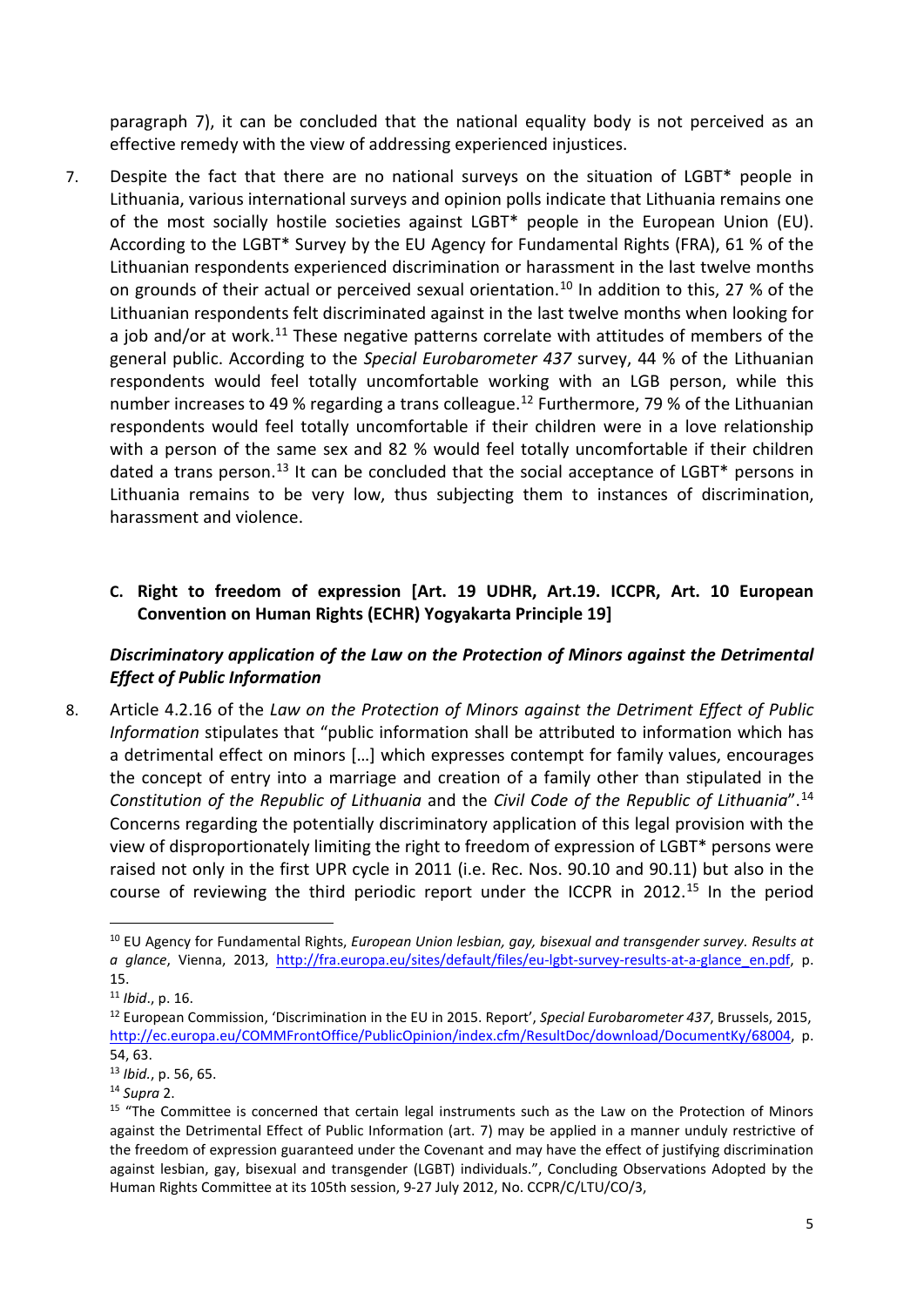between 2013 and 2014 the provision in question was applied on three different occasions with the view of interfering with the right to freedom of expression of LGBT\* persons.

- 9. In May, 2013 the association LGL approached the national broadcaster LRT with an inquiry about the possibility of broadcasting promotional videos for the *Baltic Pride* 2013[16](#page-5-0) on national television. On 4 July 2013 the national broadcaster indicated that the videos can be broadcasted only during the restricted timeframes (i.e. after 11 PM for video (A) and after 9 PM for video (B)) and marked with corresponding age indexes (i.e. "S" as an "adult content" for video (A) and "N-14" as not suitable for minors under 14 years of age for video (B)). According to the national broadcaster, these limitations were necessary, because "[t]he clips potentially encourage the concept of entry into a marriage and creation of a family other than stipulated in the *Constitution* and the *Civil Code*."[17](#page-5-1) The association LGL appealed this decision before the Office of the Inspector of Journalist Ethics, i.e. the public body responsible for the supervision of the implementation of the *Law on the Protection of Minors*. On 23 September 2013 the Inspector of Journalist Ethics issued a **legally binding decision**, indicating that the national broadcaster reasonably refused to broadcast the video clips during the daytime to comply with the objective of the protection of minors.<sup>[18](#page-5-2)</sup>
- 10. Upon receiving a complaint from the Ministry of Culture, on 8 April 2014 the Inspector of Journalist Ethics issued a **recommendation** No. G-190/S-244, indicating that two fairy tales about same-sex relationships within the fairy tale book "Amber Heart"<sup>19</sup> "portray same-sex relationships as normal and self-evident and thus are detrimental to the fragile worldview of a child,  $[...]$  therefore causing detrimental effect upon minors under 14 years of age".<sup>[20](#page-5-4)</sup> Based on this recommendation, the publisher of the book (i.e. the Lithuanian University of Educational Sciences) terminated the dissemination of the book. The author appealed the decision by the Inspector of Journalist Ethics before the national courts. On 24 July 2014 the Vilnius Regional Administrative Court dismissed the author's complaint as unfounded. According to the court recommendation No. G-190/S-244 "does not cause any rights or obligations either to the author, or to the publisher. […] Therefore the documents complained about cannot be the object of litigation before the administrative court."<sup>[21](#page-5-5)</sup> As a result, the author made a legal claim against the publishing house directly. On 16 April 2015 the Vilnius City District Court did not establish any facts of discrimination by the publisher and dismissed the legal claim by the author.<sup>[22](#page-5-6)</sup> On 2 March 2016 the Vilnius Country Court upheld the decision.[23](#page-5-7)

**.** 

[http://docstore.ohchr.org/SelfServices/FilesHandler.ashx?enc=6QkG1d%2fPPRiCAqhKb7yhspsxgIUbPkaTnjMNK](http://docstore.ohchr.org/SelfServices/FilesHandler.ashx?enc=6QkG1d%2fPPRiCAqhKb7yhspsxgIUbPkaTnjMNKleQtzmKzv5EKMNU37hgBO8vvh0j7r1QmQmxCuAyR6T7pH1HBEDXPlLz%2bRR9b7%2fmjIiSSoHwDRvShCgWi9AbtGEwhx%2bn) [leQtzmKzv5EKMNU37hgBO8vvh0j7r1QmQmxCuAyR6T7pH1HBEDXPlLz%2bRR9b7%2fmjIiSSoHwDRvShCgWi9Ab](http://docstore.ohchr.org/SelfServices/FilesHandler.ashx?enc=6QkG1d%2fPPRiCAqhKb7yhspsxgIUbPkaTnjMNKleQtzmKzv5EKMNU37hgBO8vvh0j7r1QmQmxCuAyR6T7pH1HBEDXPlLz%2bRR9b7%2fmjIiSSoHwDRvShCgWi9AbtGEwhx%2bn) [tGEwhx%2bn,](http://docstore.ohchr.org/SelfServices/FilesHandler.ashx?enc=6QkG1d%2fPPRiCAqhKb7yhspsxgIUbPkaTnjMNKleQtzmKzv5EKMNU37hgBO8vvh0j7r1QmQmxCuAyR6T7pH1HBEDXPlLz%2bRR9b7%2fmjIiSSoHwDRvShCgWi9AbtGEwhx%2bn) p. 2.

<span id="page-5-0"></span><sup>&</sup>lt;sup>16</sup> The videos in question can be seen here: (A) [https://www.youtube.com/watch?v=8rDP\\_t2QcmI](https://www.youtube.com/watch?v=8rDP_t2QcmI) and (B[\) https://www.youtube.com/watch?v=wCaGtQEYY0w.](https://www.youtube.com/watch?v=wCaGtQEYY0w)

<span id="page-5-1"></span><sup>&</sup>lt;sup>17</sup> Viešojį įstaiga Lietuvos nacionalinis radijas ir televizija, "Dėl LGL socialinės reklamos transliavimo LRT televizijos eteryje", No. 4RA-673-(TV1), 4 July 2013.

<span id="page-5-2"></span><sup>&</sup>lt;sup>18</sup> Žurnalsitų etikos inspektoriaus sprendimas "Dėl Lietuvos gėjų lygos socialinių reklamų (klipų) skleidimo", No. SPR-93, 23 September 2013.

<span id="page-5-3"></span><sup>&</sup>lt;sup>19</sup> The audio recordings of the two fairy-tales in question about same-sex relationships in Lithuanian language can be listened to here: [http://manoteises.lt/enciklopedija/pasaku-rinkinys-gintarine-sirdis.](http://manoteises.lt/enciklopedija/pasaku-rinkinys-gintarine-sirdis)<br><sup>20</sup> The Office of the Inspector of Journalist Ethics, Decision No. G-190/S-244, 8 April 2014.

<span id="page-5-4"></span><sup>&</sup>lt;sup>21</sup> The Vilnius Regional Administrative Court, Case No. I-9157-142/2014, 24 July 2014,

<span id="page-5-6"></span><span id="page-5-5"></span>[http://eteismai.lt/byla/180577795820795/I-9157-142/2014.](http://eteismai.lt/byla/180577795820795/I-9157-142/2014) 22 The Vilnius City District Court, Case No. e2-3003-432/2015, 16 April 2015.

<span id="page-5-7"></span><sup>&</sup>lt;sup>23</sup> The Vilnius Country Court, Case No. e2A-310-262/2016, 2 March 2016.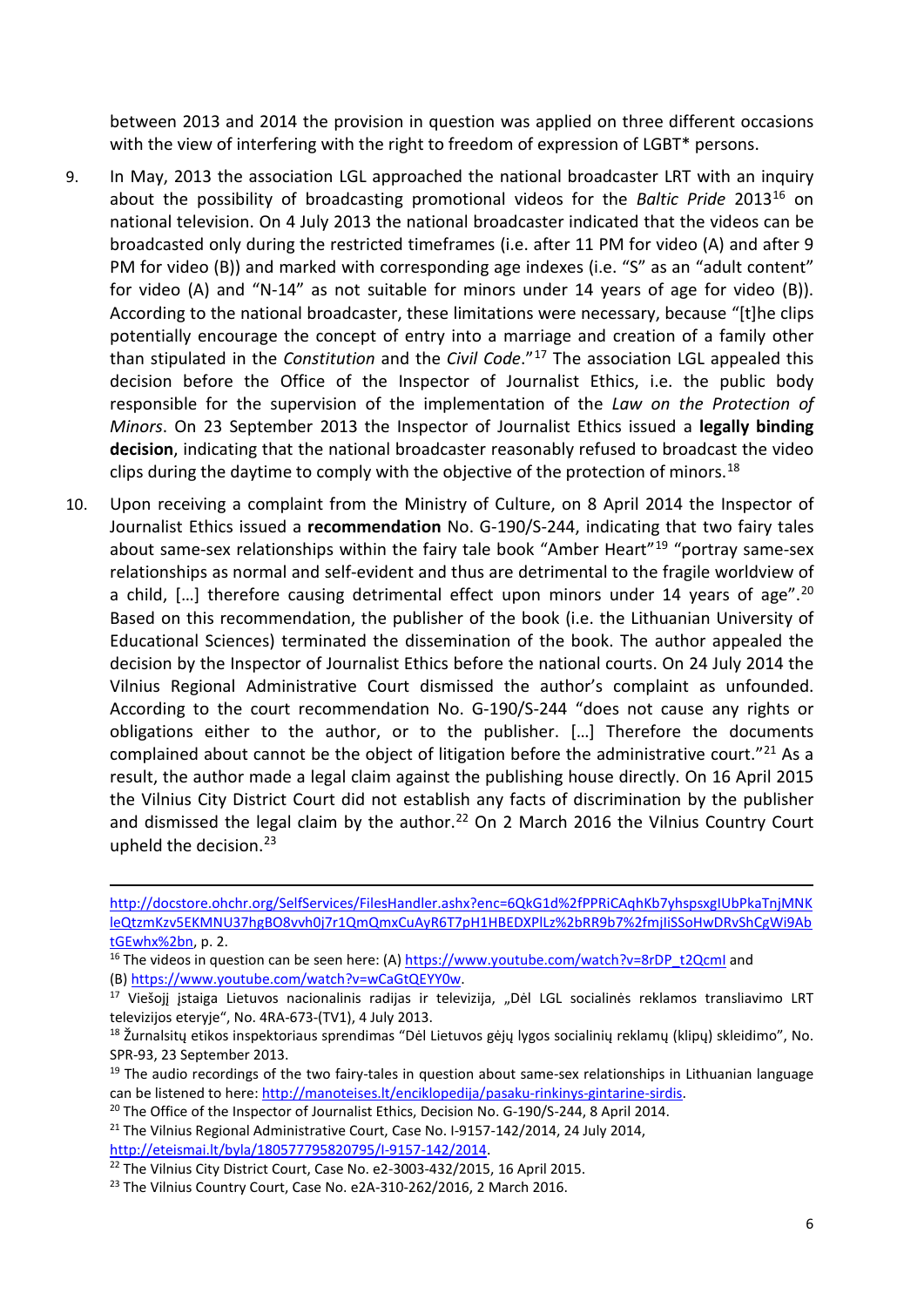- 11. Upon a request by the association LGL, on 24 September 2014 the Inspector of Journalist Ethics issued **a recommendation** No. (SK-123)S-542[24](#page-6-0) with the view of assessing a social video, produced by the applicant.<sup>[25](#page-6-1)</sup> The expert group within the Office concluded that "by showing same-sex couples engaging in various activities together, […] the idea is being imposed that the family can be created by two persons of the same gender. […] Therefore the information in the video clip has detrimental effect on the emotional, spiritual, psychological development and health of the minors."[26](#page-6-2) Multiple commercial television channels have refused to broadcast the video based on the recommendation. The association LGL has appealed recommendation No. (SK-123)S-542 before the national courts. On 24 October 2014 the Vilnius Regional Administrative Court<sup>[27](#page-6-3)</sup> and on 15 December 2014 the Lithuanian Supreme Administrative Court<sup>[28](#page-6-4)</sup> refused to accept the applicant's complaint, because allegedly no legal rights and obligations emanate from a recommendation in question. It can be concluded that the association LGL did not have any effective legal remedy with the view of challenging the imposed limitation on its right to freedom of expression within the framework of the national legal system.
- 12. On 12 January 2016, within the framework of providing information on follow-up to the concluding observations on the third periodic report of Lithuania under the ICCPR, the Lithuanian Government stated explicitly that "according to the Law, it is not the depiction of gender diversity that has detrimental effect on minors […], but rather encouraging of family relationships between people of the same sex." $^{29}$  $^{29}$  $^{29}$  Furthermore, the Lithuanian Government claimed that the interference with the right to freedom of expression of LGBT\* people and LGBT\* organizations meets the requirements of *lawfulness* (i.e. prescribed by law), *necessity* (i.e. necessary in democratic society) and *proportionality* (i.e. proportionate to the aim sought). $30$  However, the Lithuanian Government fails in elaborating why it deems it necessary to limit public information about a socially vulnerable group and what exact values of a democratic society are being protected. Also, the legal provision in question (i.e. Article 4.2.16) has never been applied with the view of limiting any other, i.e. non-LGBT\* related, public information, thus indicating that it was designed specifically for this purpose. Finally, the application of the law with the view of censoring LGBT\* related public information has caused a chilling effect among the online media outlets, as they have started branding news items pertaining to LGBT\* issues as suitable only for adults. It can be concluded that the limited positive information about LGBT\* issues in the public sphere further reinforces a socially hostile atmosphere for LGBT\* people in Lithuania.

<span id="page-6-6"></span>

<span id="page-6-0"></span><sup>&</sup>lt;sup>24</sup> The Office of the Inspector of Journalist Ethics, "Dėl išvados pateikimo", No. (SK-123)S-542, 24 September 2014.

<span id="page-6-1"></span><sup>&</sup>lt;sup>25</sup> The video can be seen here: [https://www.youtube.com/watch?v=jmiakuCrJ\\_c.](https://www.youtube.com/watch?v=jmiakuCrJ_c) <sup>26</sup> *Supra* 24.

<span id="page-6-2"></span>

<span id="page-6-3"></span><sup>&</sup>lt;sup>27</sup> Vilnius Regional Administrative Court, Administrative Case No. I-10326-643/2014, 24 October 2014.

<span id="page-6-4"></span><sup>&</sup>lt;sup>28</sup> Lithuanian Supreme Administrative Court, Administrative Case No. AS<sup>602</sup>-1262/2014, 15 December 2015.

<span id="page-6-5"></span><sup>&</sup>lt;sup>29</sup> UN Human Rights Committee, "Concluding Observations on the Third Periodic Report of Lithuania. Addendum. Information Received from Lithuania on Follow-Up to the Concluding Observations", No. CCPR/C/LTU/CO/3/Add.2, date received: 12 January 2016,

[http://tbinternet.ohchr.org/\\_layouts/treatybodyexternal/Download.aspx?symbolno=CCPR%2fC%2fLTU%2fCO](http://tbinternet.ohchr.org/_layouts/treatybodyexternal/Download.aspx?symbolno=CCPR%2fC%2fLTU%2fCO%2f3%2fAdd.2&Lang=e) [%2f3%2fAdd.2&Lang=e,](http://tbinternet.ohchr.org/_layouts/treatybodyexternal/Download.aspx?symbolno=CCPR%2fC%2fLTU%2fCO%2f3%2fAdd.2&Lang=e)para. [20]. 30 *Ibid*., para. [26].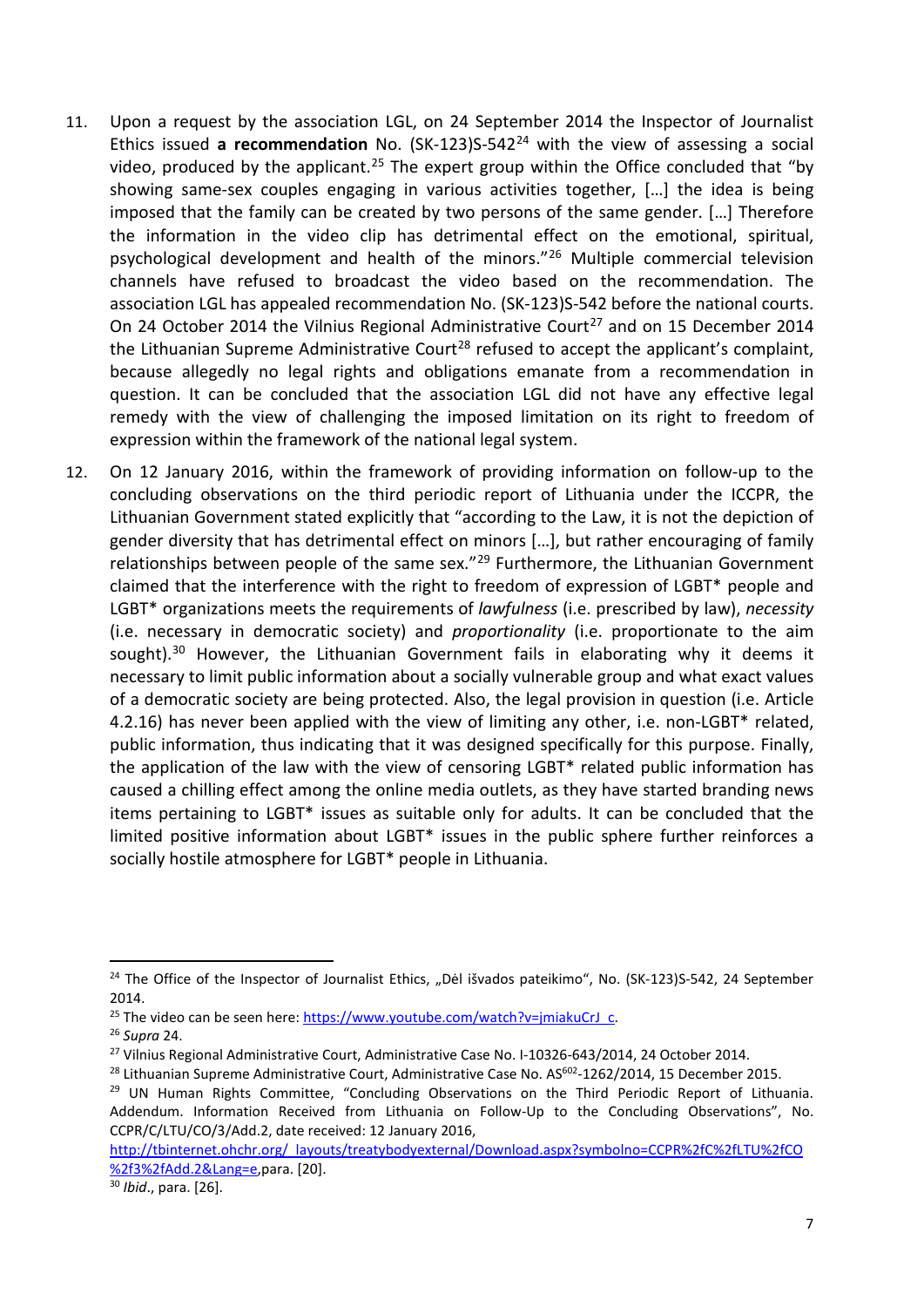**D. Right to equality and non-discrimination [Art. 2 UDHR, Art. 26 ICCPR, Art. 14 ECHR, Art. 1 of the Protocol No. 12, CEDAW/C/GC/28, Yogyakarta Principle 2]; Right to education [Art. 26 UDHR, Art. 13 ICESCR, Art. 10 CEDAW Convention, Yogyakarta Principle 16]; Right to freedom of peaceful assembly and of association [Art. 20 UDHR, Art. 22 ICCPR, Art. 11 ECHR, Yogyakarta Principle 20]**

## *Homophobic and Transphobic Legislative Initiatives*

- 13. Despite the challenging human rights situation for LGBT\* persons in Lithuania, legislators and policy makers have not taken any further steps with the view of expanding legal protection for LGBT\* people. On the contrary, in the period between 2012 and 2016 the Lithuanian Parliament considered in total seven openly homophobic and/or transphobic legislative initiatives with the view of further limiting the fundamental rights and freedoms of LGBT\* people. Despite the fact that none of these legislative initiatives have been adopted by the Lithuanian Parliament yet, they are still in different stages of the legislative process, i.e. none of them has been definitively rejected. This situation imposes a constant threat for LGBT\* people, because the consideration of these initiatives on the highest political level legitimizes the notion that the human rights of LGBT\* people could be effectively limited. In other words, many local politicians push for a homophobic and/or transphobic agenda with the view of further reinforcing the socially hostile atmosphere for LGBT\* people in Lithuania.
- 14. What follows is a list of the homophobic and/or transphobic legislative initiatives pending before the Lithuanian Parliament as of 13 March 2016:

(a) **The amendment to the Civil Code No. XIIP-17**[31](#page-7-0) seeks to place a total ban on gender reassignment surgeries. The bill was included on the Parliament's agenda on 23 May 2013 and has not been considered since then.<sup>[32](#page-7-1)</sup>

(b) **The amendment to the Criminal Code No. XIIP-687**[33](#page-7-2) seeks to establish that the criticism of homosexuality and attempts to change someone's sexual orientation would not qualify as discrimination or harassment on the ground of sexual orientation. The bill was included on the Parliament's agenda on 12 September 2013. $34$  It passed the first hearing on 19 June 2014.<sup>[35](#page-7-4)</sup> The Parliamentary Committee on Education, Science and Culture temporarily postponed the adoption of the bill on 16 December 2014 by returning the bill to the initiators for "further improvements".

(c) **The amendment to the Law on Public Meetings No. XIIP-940**[36](#page-7-5), proposes that the organizers of the public assemblies cover all expenses in relation to ensuring safety and public order in the course of an event. This legislative motion was introduced as a retaliatory

<span id="page-7-2"></span><sup>33</sup> Baudžiamojo kodekso 170 straipsnio papildymo jstatymo projektas, No. XIIP-687, 11 June 2013, http://www3.lrs.lt/pls/inter3/dokpaieska.showdoc l?p\_id=450517&p\_tr2=2. 34 Seimo rytinio posėdžio protokolas, No. SPP-76, 12 September 2013,

<span id="page-7-3"></span>

<span id="page-7-0"></span><sup>&</sup>lt;sup>31</sup> Civilinio kodekso 2.27 straipsnio pakeitimo įstatymo projektas, No. XIIP-17, 21 November 2011, http://www3.lrs.lt/pls/inter3/dokpaieska.showdoc I?p\_id=437749&p\_tr2=2.<br><sup>32</sup> Voting results: http://www3.lrs.lt/pls/inter/w5\_sale.bals?p\_bals\_id=-16029.

<span id="page-7-1"></span>

<span id="page-7-5"></span><span id="page-7-4"></span>

http://www3.lrs.lt/pls/inter3/dokpaieska.showdoc 1?p id=455777&p tr2=2.<br><sup>35</sup> Voting results: http://www3.lrs.lt/pls/inter/w5 sale.bals?p bals id=-18431.<br><sup>36</sup> Susirinkimy jstatymo 11, 14 straipsniy papildymo ir pakeitimo js 2013,

http://www3.lrs.lt/pls/inter3/dokpaieska.showdoc\_l?p\_id=455236&p\_tr2=2.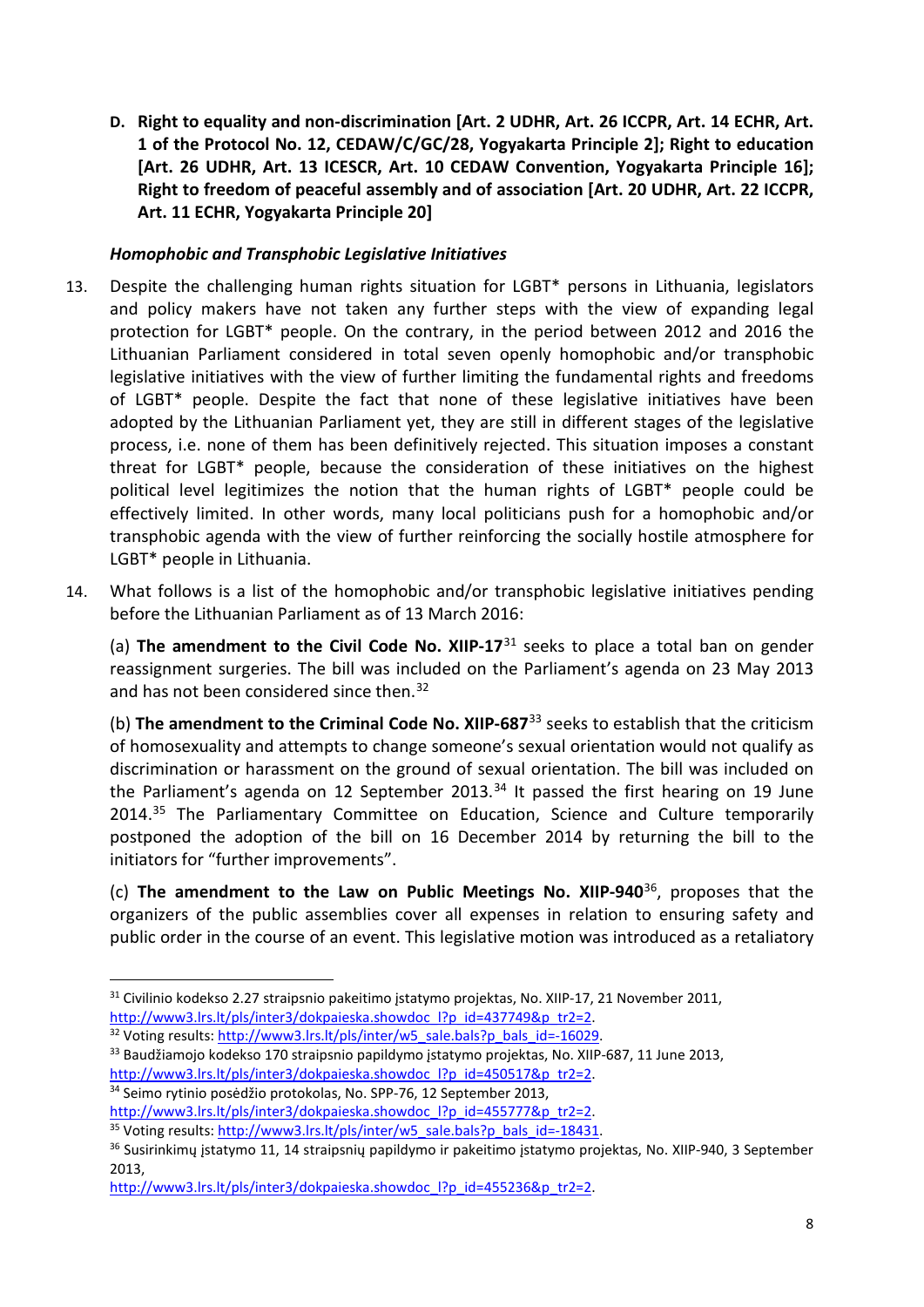measure for the successfully executed *Baltic Pride* 2013 March for Equality. The Parliament has not yet voted on the inclusion of this bill to its agenda.

(d) **The amendment to the Law on the Fundamentals of Protection of the Rights of the Child No. XIIP-473**[37](#page-8-0) (together with **the amendment to the Civil Code No. XIIP-472**[38\)](#page-8-1) stipulates that "every child has the natural right to a father and a mother, emanating from sex differences and mutual compatibility between motherhood and fatherhood". The bill was included on the Parliament's agenda on 21 May 2013.<sup>39</sup>

(e) **The amendment to the Law on the Fundamentals of Protection of the Rights of the Child No. XIIP-1469(2)**[40](#page-8-3) seeks to establish that "it is forbidden for same-sex couples to adopt citizens of the Republic of Lithuania." The bill was included on the Parliament's agenda on 15 September 2015[.41](#page-8-4)

(f) **The amendment to the Article 38 of the Constitution No. XIIP-1217**[42](#page-8-5) seeks to redefine the constitutionally protected concept of "family life" as emanating from a traditional marriage between a man and a woman, and stipulates that family arises from motherhood and fatherhood. The bill was included on the Parliament's agenda on 10 December 2013.<sup>[43](#page-8-6)</sup>

(g) **The amendment to the Code of Administrative Violations No. XIP-4490(3)**[44](#page-8-7) introduces administrative liability for any public defiance of the constitutionally established "family values". By carrying out public speeches, demonstrating posters, slogans and audiovisual materials, as well as organizing public events such as gay prides and other kind of actions, one would thus act against the law. The bill was included on the Parliament's agenda on 21 January 2014.<sup>[45](#page-8-8)</sup> The Parliament postponed the final adoption phase on 13 March 2014,<sup>[46](#page-8-9)</sup> and once again on 12 November 2015.<sup>[47](#page-8-10)</sup>

## **E. Right to life, liberty and security of the person [Art. 3 UDHR, Art. 6 & 9 ICCPR, Art. 1-4 & 6 General Recommendation #19 CEDAW Convention, Yogyakarta Principles 4 & 5]**

*Failure to counteract hate speech and hate crimes on the ground of sexual orientation and/or gender identity*

<span id="page-8-6"></span>

<span id="page-8-0"></span><sup>&</sup>lt;sup>37</sup> Vaiko teisių apsaugos pagrindų įstatymo papildymo 7 straipsnio pakeitimo ir papildymo įstatymo projektas, No. XIIP-473, 18 April 2013[, http://www3.lrs.lt/pls/inter3/dokpaieska.showdoc\\_l?p\\_id=446661&p\\_tr2=2.](http://www3.lrs.lt/pls/inter3/dokpaieska.showdoc_l?p_id=446661&p_tr2=2) 38 Civilinio kodekso 3.3 straipsnio pakeitimo įstatymo projektas, No. XIIP-472, 18 April 2013,

<span id="page-8-3"></span><span id="page-8-2"></span>

<span id="page-8-1"></span>http://www3.lrs.lt/pls/inter3/dokpaieska.showdoc 1?p id=446664&p tr2=2.<br><sup>39</sup> Voting results: [http://www3.lrs.lt/pls/inter/w5\\_sale.bals?p\\_bals\\_id=-15995.](http://www3.lrs.lt/pls/inter/w5_sale.bals?p_bals_id=-15995)<br><sup>40</sup> Vaiko teisių apsaugos pagrindų jstatymo Nr. 1-1234 26 straipsnio

<sup>1469(2), 27</sup> January 2014, [http://www3.lrs.lt/pls/inter3/dokpaieska.showdoc\\_l?p\\_id=464939.](http://www3.lrs.lt/pls/inter3/dokpaieska.showdoc_l?p_id=464939)<br><sup>41</sup> Voting results: http://www.lrs.lt/sip/portal.show?p\_r=15275&p\_k=1&p\_a=sale\_bals&p\_bals\_id=-21015.<br><sup>42</sup> Konstitucijos 38 straips

<span id="page-8-5"></span><span id="page-8-4"></span>

http://www3.lrs.lt/pls/inter3/dokpaieska.showdoc l?p\_id=459884&p\_tr2=2.<br><sup>43</sup> Seimo vakarinio posėdžio protokolas, No. SPP-111, 10 December 2010,

<span id="page-8-7"></span>http://www3.lrs.lt/pls/inter3/dokpaieska.showdoc 1?p\_id=461791&p\_query=XIIP-1217&p\_tr2=1.<br><sup>44</sup> Administracinių teisės pažeidimų kodekso 224 ir 259(1) straipsnių pakeitimo ir Kodekso papildymo 188(21) straipsniu įstatymų projektas, No. XIP-4490(3), 15 Janaury 2014,

<span id="page-8-8"></span>

<span id="page-8-10"></span><span id="page-8-9"></span>

http://www3.lrs.lt/pls/inter3/dokpaieska.showdoc 1?p id=464145&p tr2=2.<br><sup>45</sup> Voting results: <u>http://www3.lrs.lt/pls/inter/w5\_sale.bals?p\_bals\_id=-17616</u>.<br><sup>46</sup> Voting results: <u>http://www3.lrs.lt/pls/inter/w5\_sale.bals?p\_b</u>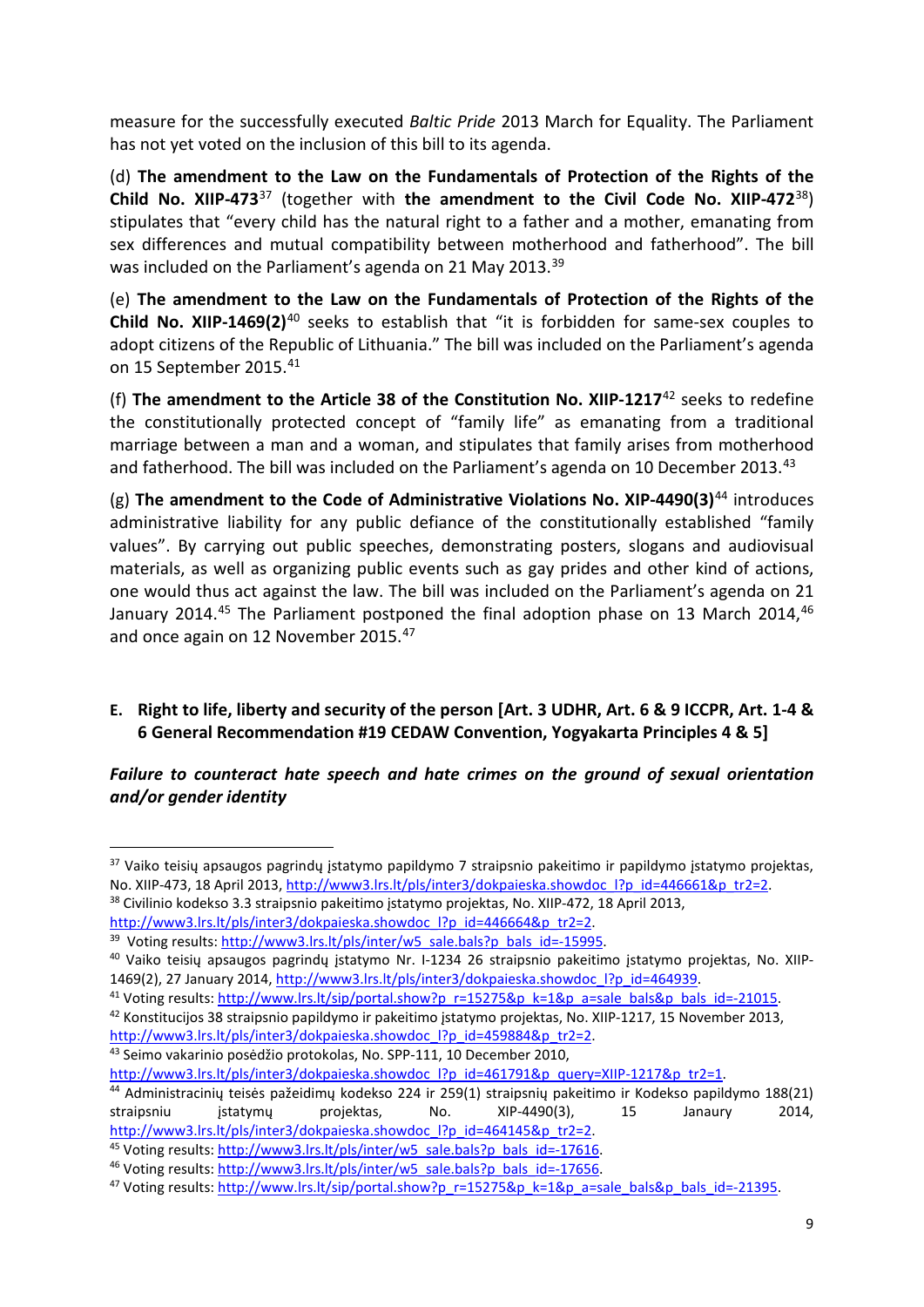- 15. Law enforcement officials in Lithuania seek to downplay the phenomenon of hate speech on the ground of sexual orientation by refusing to investigate submitted complaints. In the period between 2013 and 2015 the association LGL submitted twenty four complaints based on two hundred and six instances of alleged hate speech online to law enforcement structures. Based on these complaints, twenty eight pre-trial investigations were initiated in 2013, thirteen in 2014 and eight in 2015. Interestingly enough, all of these pre-trial investigations were either halted or terminated, thus not leading to the actual identification and/or punishment of alleged perpetrators. The national authorities also do not collect disaggregated data on hate speech on the ground of sexual orientation. As a result it is not possible to identify in how many instances homophobic hate speech has been punished through criminal sanctions. $48$  It can be concluded that the Lithuanian authorities systematically fail to provide effective remedies for the alleged victims of homophobic hate speech, because the current system of legal redress seems to be not effective in practice.
- 16. The aggravating circumstance established under the Article 60.12.1 of the *Criminal Code* has been never applied in practice with the view of qualifying a particular criminal offence as a hate crime on the ground of sexual orientation. According to quantitative research by the Center for Research and Prejudice of the University of Warsaw (2015), 27.9 % of the Lithuanian LGBT\* respondents have experienced hate crimes or harassment on grounds of their actual or perceived sexual orientation in the course of the past five years.<sup>[49](#page-9-1)</sup> However, as many as 80 % did not report it to the national authorities.<sup>[50](#page-9-2)</sup> The most often quoted reasons for not reporting hate-related incidents to the competent authorities are: "did not think they would do anything", "did not think they could do anything" and "fear of a homophobic and/or transphobic reaction from the police".<sup>[51](#page-9-3)</sup> Therefore, the protection from hate crimes on the ground of sexual orientation offered by the Lithuanian legal system is theoretical and illusory rather than practical and effective.
- 17. In order to illustrate the systematic failure by national authorities in investigating hate speech and hate crimes on grounds of sexual orientation and/or gender identity, we would like to draw attention to one exemplary case. On 7 December 2014 two gay men posted a public picture on a personal Facebook profile.<sup>[52](#page-9-4)</sup> The picture depicted a kiss between the men in question. The picture received more than 2,400 "likes" and more than 800 comments. The majority of online comments were inciting hatred and violence against LGBT\* people in general, while a number of comments were directly threatening the two gay men in question. Some examples of the posted comments include "Faggots should be burnt" (Lith. "Sudegint pidarastus"), "You both should be thrown into gas chambers" (Lith. "I duju

[http://www.ird.lt/statistines-ataskaitos/wp-](http://www.ird.lt/statistines-ataskaitos/wp-content/themes/ird/reports/html_file.php?metai=2015&menuo=12&ff=1G&fnr=6&rt=1&oldYear=2015)

[content/themes/ird/reports/html\\_file.php?metai=2015&menuo=12&ff=1G&fnr=6&rt=1&oldYear=2015.](http://www.ird.lt/statistines-ataskaitos/wp-content/themes/ird/reports/html_file.php?metai=2015&menuo=12&ff=1G&fnr=6&rt=1&oldYear=2015) 49 The Center for Research and Prejudice of the University of Warsaw, *Hate No More. Quantitative Study* 

<span id="page-9-0"></span><sup>&</sup>lt;sup>48</sup> The data about criminal offences, punishable under the separate articles of the Criminal Code, is provided by the Information Technology and Communications Department under the Ministry of Interior of the Republic of Lithuania. However, the data under the Article 170 (i.e. prohibition of hate speech) does not specify, under which ground the offence was committed. For example, for the statistical data under the Article 170 in 2015, please see the data line No. 7:

<span id="page-9-1"></span>*Report*, Warsaw, 2015, p. 50.

<span id="page-9-2"></span><sup>50</sup> *Ibid.*, p. 57.

<span id="page-9-3"></span><sup>51</sup> *Ibid.*, p. 72.

<span id="page-9-4"></span> $52$  The picture in question and the corresponding comments can be seen here:

[https://www.facebook.com/photo.php?fbid=825439160832543&set=a.278499395526525.70713.1000009940](https://www.facebook.com/photo.php?fbid=825439160832543&set=a.278499395526525.70713.100000994007045&type=3&theater) [07045&type=3&theater.](https://www.facebook.com/photo.php?fbid=825439160832543&set=a.278499395526525.70713.100000994007045&type=3&theater)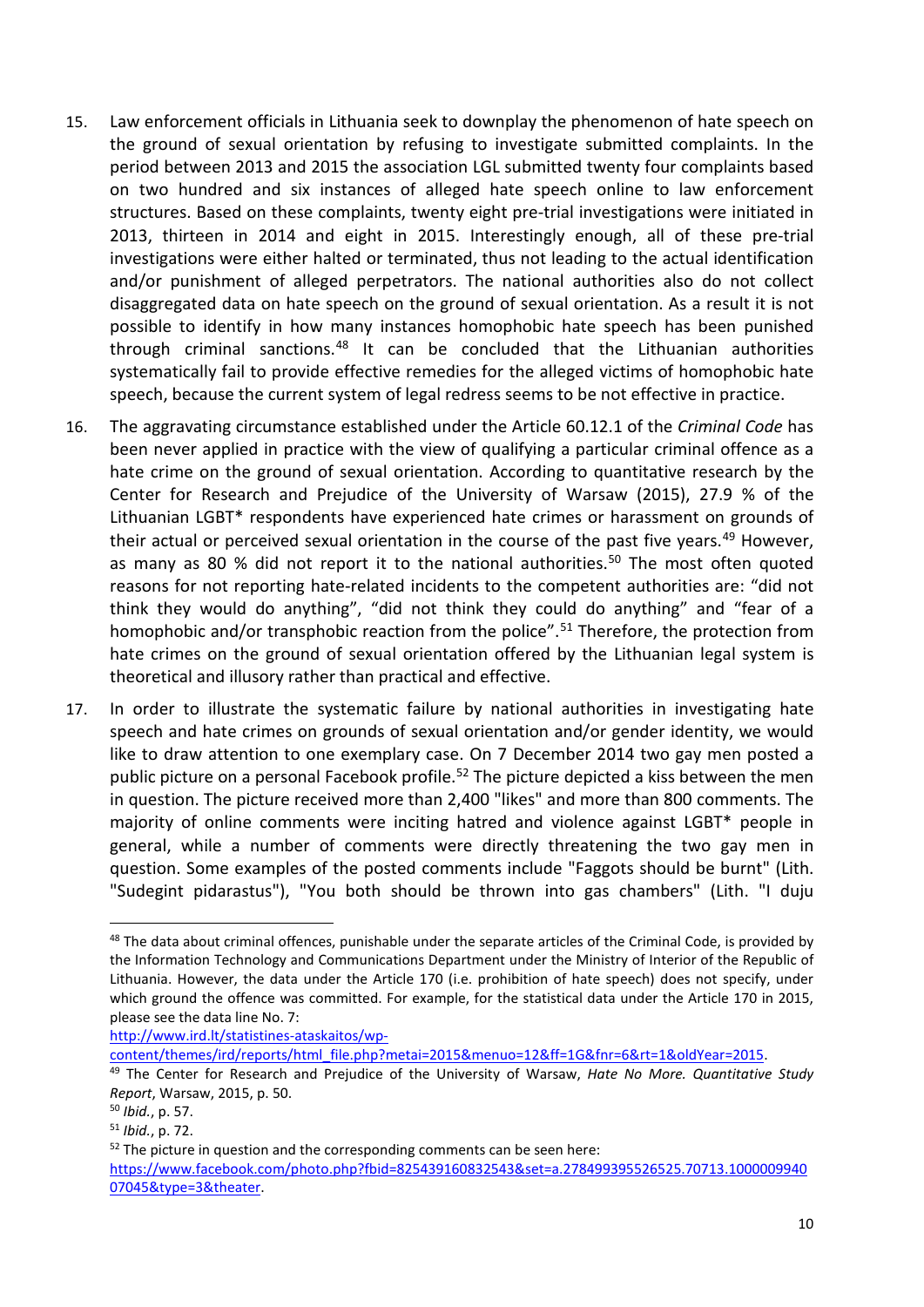kameras abu"), "You are fucking gays, you should be exterminated" (Lith. "Gėjai jūs supisti, jus naikinti nx.") and "Kill them!" (Lith. "zudyt!").

- 18. On 12 December 2014 the association LGL lodged a complaint on behalf of the two gay men in question to the Prosecutor General regarding 31 comments on their social media profile. The complaint was lodged under the Article 170 of the *Criminal Code* (i.e. prohibition of hate speech). It was indicated that comments in question ridicule gay people and incite discrimination, hatred and violence against them.
- 19. On 30 December 2014 the Klaipėda District Prosecutor's Office issued a decision not to start a pre-trial investigation regarding the complaint in question.<sup>[53](#page-10-0)</sup> The association LGL appealed against this decision before the Klaipėda District pre-trial investigation judge. On 23 January 2015 the District Court of Klaipėda City dismissed the appeal. The Court stated that "the individual by posting a picture of two kissing men in a public sphere should have and must have foreseen that eccentric behavior really does not contribute to social cohesion among individuals with different views in the society and promotion of tolerance."[54](#page-10-1)
- 20. The decision by the first instance court was upheld by the second instance court. On 18 February 2015 the Klaipėda Regional Court indicated that "[t]he owner of the social network profile by exercising the freedom to express his convictions and to promote tolerance had to take into account that freedom is inseparable from obligation to respect the views and traditions of other individuals. [...] Therefore this action can be interpreted as an attempt to intentionally tease or shock individuals with different views or encourage posting of negative comments".[55](#page-10-2)
- 21. On 13 August 2015 the two gay men in question submitted a complaint to the European Court of Human Rights (ECtHR), alleging that the failure by national authorities to investigate the above described instances of hate speech has violated their rights to private life and the right to an effective legal remedy taken in conjunction with the general prohibition of discrimination.
	- **F. The Right to Privacy [Art. 8 ECHR, Art. 16 ICCPR, Art. 1, 2, 3 & 15 CEDAW Convention, Yogyakarta Principles 3 & 6]; Right to health [Art. 25 UDHR, Art. 12(1) ICESCR, #14 & # 20 CESCR's General Comment, General Recommendation #19 & #24 CEDAW Convention, Yogyakarta Principles 17 & 18]**

## *Failure to establish legal gender recognition and medical gender reassignment procedures*

22. Lithuania has no *de facto* or *de jure* procedures of legal gender recognition and medical gender reassignment. Despite the fact that the Article 2.27 of the *Civil Code* establishes that "[a]n unmarried natural person of full age enjoys the right to the change of designation of sex in cases when it is feasible from the medical point of view", the enabling legislation has never been adopted.[56](#page-10-3) In 2007 the European Court of Human Rights (ECtHR) delivered a

<span id="page-10-0"></span><sup>&</sup>lt;sup>53</sup> Klaipėdos apygardos prokuratūros Klaipėdos apdylinės prokuratūra, "Nutarimas atsisakyti pradėti ikiteisminį tyrimą", 30 December 2014.

<span id="page-10-1"></span><sup>&</sup>lt;sup>54</sup> District Court of Klaipėda City, Case No. 25.8.30-963/2015, 23 January 2015, p. 2.<br><sup>55</sup> Klaipėda Regional Court, Case No. 1S-72-417/2015, 18 February 2015, p. 2-3.

<span id="page-10-2"></span>

<span id="page-10-3"></span><sup>56</sup> Civil Code of the Republic of Lithuania, No. VIII-1864, 21 June 2011,

http://www3.lrs.lt/pls/inter3/dokpaieska.showdoc\_l?p\_id=404614.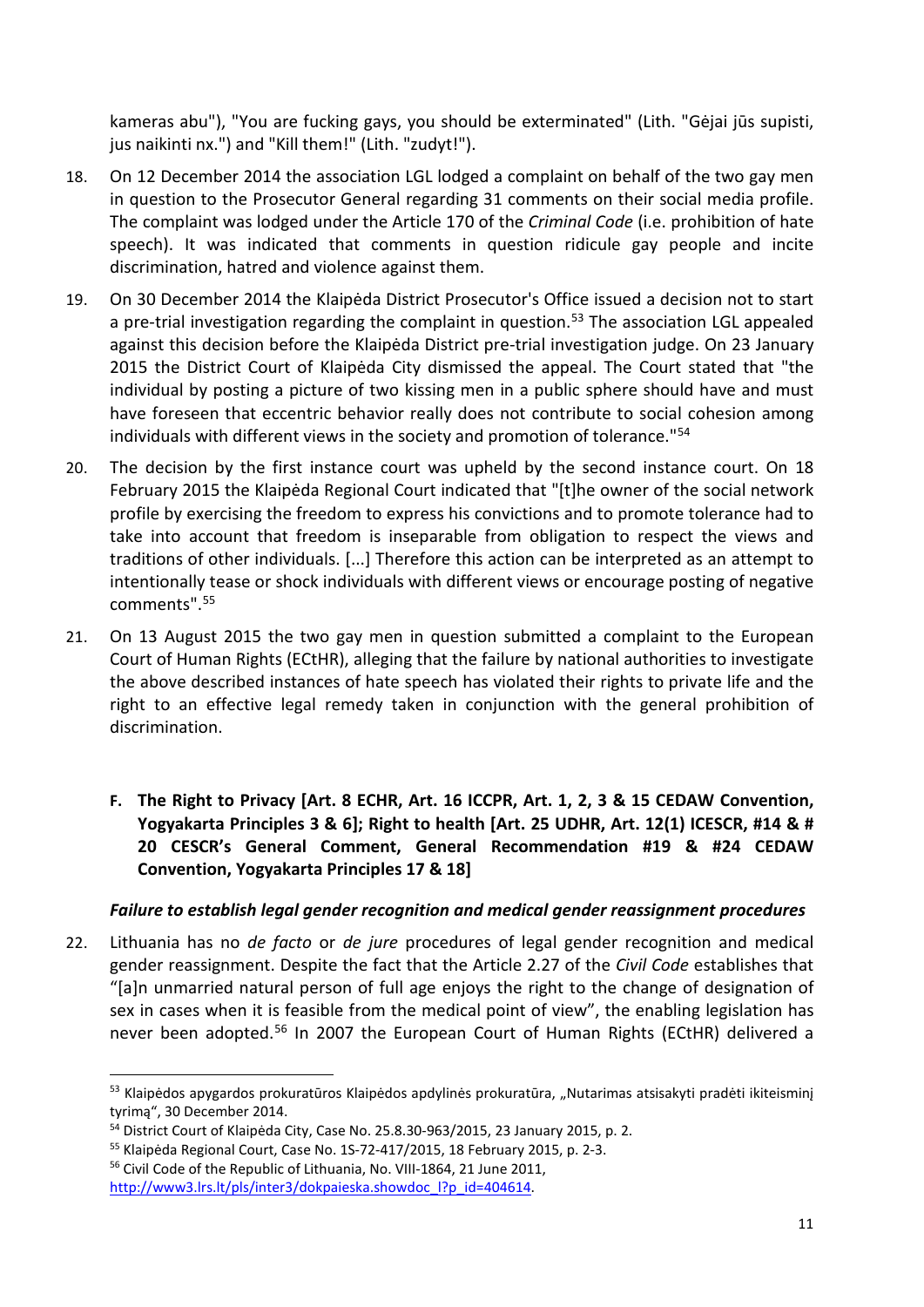judgment in the case *L. v. Lithuania*, indicating that the existing legal vacuum constitutes a violation of the right to private life.<sup>[57](#page-11-0)</sup> Based on observations by civil society organizations<sup>58</sup>, the Committee of Ministers of the Council of Europe applied the enhanced supervision procedure in September, 2014 with the view of implementing the judgment.<sup>[59](#page-11-2)</sup> Despite the fact that fifteen years have passed since the introduction of the right to gender reassignment in the *Civil Code*, eight years since the adoption of the ECtHR judgment, and one-and-a-half (1.5) years since the application of the enhanced supervision procedure, the Lithuanian authorities still have not adopted any legal measures with the view of facilitating gender reassignment procedures.

- 23. As transgender people are not able to receive necessary medical services within the framework of the Lithuanian health care system, they are forced to seek these services abroad. After undergoing gender reassignment treatment abroad, transgender people have to apply before national courts for new identity documents. Lithuanian courts have developed a consistent jurisprudence in mandating that new identity documents be issued. However, Lithuanian courts do not award transgender applicants compensation for pecuniary damages, covering the costs incurred for obtaining gender reassignment treatment abroad.<sup>[60](#page-11-3)</sup> It can be concluded that not only are transgender individuals forced outside the country to undergo the treatment they seek but they also have to go through a litigation procedure in order to obtain corresponding identity documents upon their return.
- 24. With the view of implementing the *L. v. Lithuania* judgment, Lithuanian authorities are aiming at modifying Article 2.27 of the *Civil Code* rather than adopting a comprehensive Law on Gender Reassignment. The most current attempt is the Ministry of Justice's proposal No. 15-12302.<sup>[61](#page-11-4)</sup> The proposal seeks to eliminate the requirement of adopting a separate law on gender reassignment from the *Civil Code,* and to create a legal basis for changing identity documents after the completion of gender reassignment treatment (i.e. no need to apply before the national courts). However, the current proposal is highly problematic due to the following reasons. First of all, it seeks to rename Article 2.27 of the *Civil Code* by changing its name from the "Right to Change of Sex" (Lith. "Teisė pakeisti lytį") into the "Right to Registration of Gender Reassignment" (Lith. "Teisė į lyties pakeitimo registracją"). It can be perceived as a regressive attempt to replace a substantive human right with a procedural right to access an administrative service. Secondly, despite the fact that the proposal seeks

<span id="page-11-0"></span> <sup>57</sup> *L v. Lithuania* (App no 27527/03, ECtHR), 11 September 2007,

[http://hudoc.echr.coe.int/eng#{%22fulltext%22:\[%22l%20v%20lithuania%22\],%22documentcollectionid2%22:\[](http://hudoc.echr.coe.int/eng#%7B%22fulltext%22:%5B%22l%20v%20lithuania%22%5D,%22documentcollectionid2%22:%5B%22GRANDCHAMBER%22,%22CHAMBER%22%5D,%22itemid%22:%5B%22001-82243%22%5D%7D) %22GRANDCHAMBER%22,%22CHAMBER%22],%22itemid%22:[%22001-82243%22]}.<br><sup>58</sup> For the extensive communication among the civil society organizations, the Lithuanian Government and the

<span id="page-11-1"></span>Committee of Ministers with the view of monitoring the process of implementing the *L. v. Lithuania* judgement, please see:

[http://www.coe.int/t/dghl/monitoring/execution/Themes/Add\\_info/LIT-L\\_en.asp.](http://www.coe.int/t/dghl/monitoring/execution/Themes/Add_info/LIT-L_en.asp)<br><sup>59</sup> 1208DH meeting of the Ministers' Deputies, CM/Del/OJ/DH(2014)/1208/10, 26 September 2014,

<span id="page-11-2"></span>[https://wcd.coe.int/ViewDoc.jsp?Ref=CM/Del/OJ/DH%282014%291208/10&Language=lanEnglish&Ver=original](https://wcd.coe.int/ViewDoc.jsp?Ref=CM/Del/OJ/DH%282014%291208/10&Language=lanEnglish&Ver=original&Site=&BackColorInternet=B9BDEE&BackColorIntranet=FFCD4F&BackColorLogged=FFC679) [&Site=&BackColorInternet=B9BDEE&BackColorIntranet=FFCD4F&BackColorLogged=FFC679.](https://wcd.coe.int/ViewDoc.jsp?Ref=CM/Del/OJ/DH%282014%291208/10&Language=lanEnglish&Ver=original&Site=&BackColorInternet=B9BDEE&BackColorIntranet=FFCD4F&BackColorLogged=FFC679)

<span id="page-11-3"></span> $60$  It has to be noted that on one occasion the Supreme Court of Lithuania in the case No. 3K-3-257/2012 on 30 May 2012 awarded a transgender applicant with pecuniary damages with the view of reimbursing the costs related to the gender reassignment treatment. However, this judgment is classified; therefore it is not accessible to the general public and cannot be used as a precedent in further litigation attempts.

<span id="page-11-4"></span> $61$  It has to be noted that as of 13 March 2016 the proposal has not yet been approved by the Government and therefore not transferred for further consideration in the Lithuanian Parliament, see: Lietuvos Respublikos civilinio kodekso 2.27 straipsnio pakeitimo įstatymo projektas, No. 15-12302, 9 November 2015,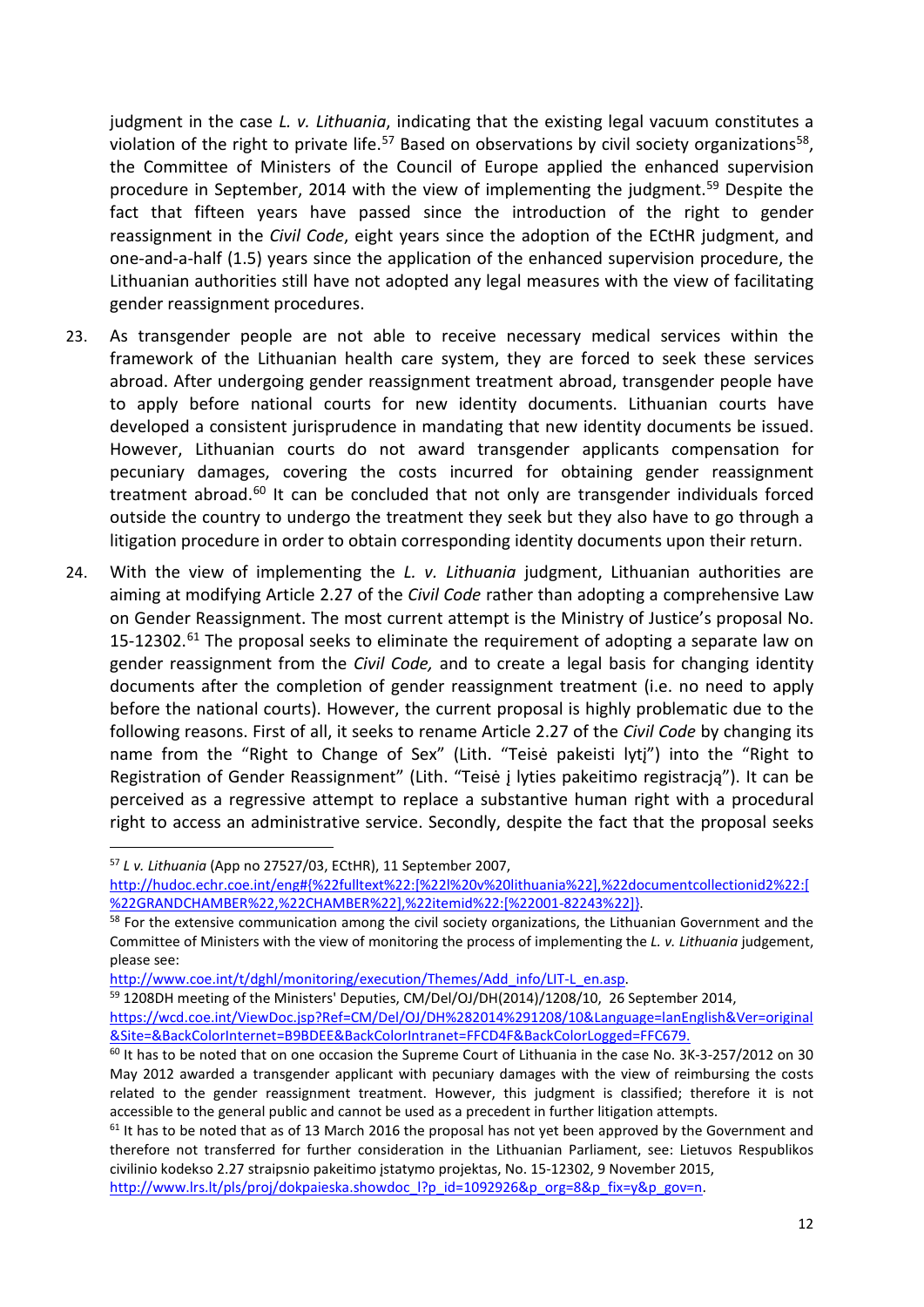to introduce simplified procedures for changing entries in the official documents (i.e. legal gender recognition) upon the completion of gender reassignment treatment, the proposal fails to address the issue that medical gender reassignment services are currently unavailable within the framework of the Lithuanian health care system. While gender reassignment treatment would be a mandatory requirement for obtaining legal gender recognition, the proposal does not address the issue of providing medical services for transgender people in any way. To put it in other words, the Lithuanian Government seeks to impose conditions which are impossible to fulfil in the current situation.

25. The absence of procedures to enable legal gender recognition and medical gender reassignment have very direct negative consequences on the daily lives of transgender people in Lithuania. First of all, the negative phenomenon of unsupervised hormone treatment is commonly widespread among the members of the local transgender community. Transgender people are smuggling hormonal medication from foreign countries (e.g. Belarus) and using it without any medical supervision, thus causing catastrophic health hazards (e.g. high risk of venous thrombosis while using estrogen). Secondly, transgender people, who are undergoing gender reassignment treatment abroad, do not have the possibility of changing their identity documents before undergoing a complete gender reassignment treatment procedure, including surgery, because the "outcomes" of the procedure still have to be validated by the Lithuanian courts. Thirdly, trans people who already live according to their preferred gender, but do not want to go through gender reassignment treatment, are exposed to constant discrimination, harassment and violence. Every time they are requested to display their identity documents, they are immediately outed as a trans person, because Lithuanian authorities do not provide for the opportunity of changing one's identity documents prior to the complete gender reassignment treatment, which is not available in the Lithuanian health care system. Finally, the Lithuanian legal system does not recognize the legal category of "gender identity", thus rendering discrimination against transgender people technically not punishable by law.<sup>[62](#page-12-0)</sup> It can be concluded that trans people, due to the absence of any legal protections, remain the most vulnerable group within LGBT\* people as a whole.

#### **G. Recommendations for action**

26. The association LGL, Sexual Rights Initiative and ILGA-Europe would like to propose the following recommendations to the Lithuanian Government with the view of improving the human rights situation of LGBT\* persons:

(a) Ensure that Article 4.2.16 of the *Law on the Protection of Minors* is not applied with the view of censoring LGBT\* related public information; that any limitations on freedom of expression for the local LGBT\* community meet the strict requirements of *lawfulness*, *necessity* and *proportionality* and are applied without any discriminatory animus; and that any limitations on the right to freedom of expression for the local LGBT\* community can be challenged through an effective legal remedy on the national level;

(b) Reject the adoption of seven currently pending openly homophobic and/or transphobic legislative initiatives based on scientific information and constructive public debate; and

<span id="page-12-0"></span><sup>&</sup>lt;sup>62</sup> This fact is confirmed by the Lithuanian Government in providing information on follow-up to the concluding observations on the third periodic report of Lithuania under the ICCPR, *supra* 33, para. [13].